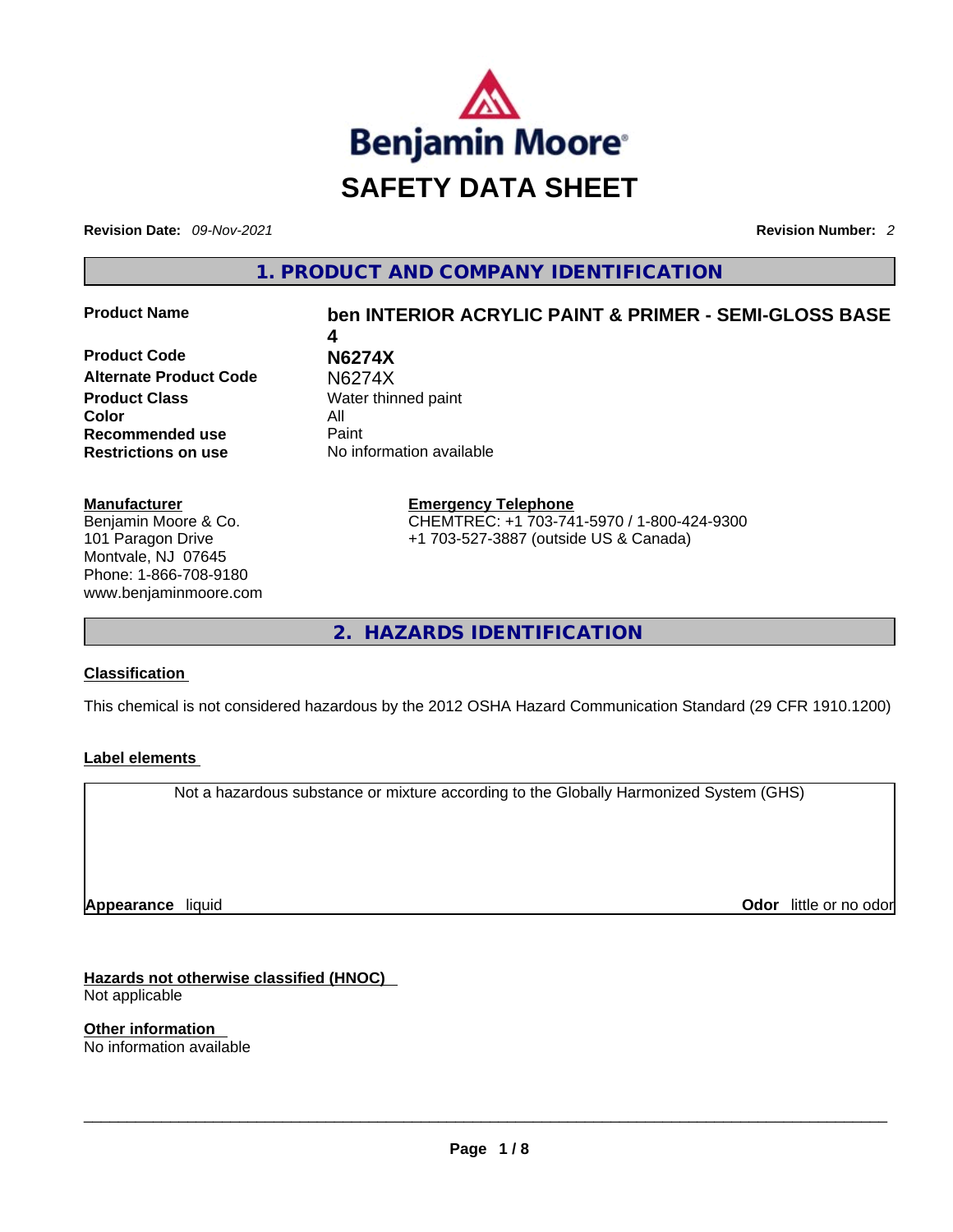**WARNING:** This product contains isothiazolinone compounds at levels of <0.1%. These substances are biocides commonly found in most paints and a variety of personal care products as a preservative. Certain individuals may be sensitive or allergic to these substances, even at low levels.

# **3. COMPOSITION INFORMATION ON COMPONENTS**

| name<br>.  | NC                                      | <b>M</b><br>-07<br>70 |
|------------|-----------------------------------------|-----------------------|
| <br>Kaolir | -<br>$ \sim$<br>$- - -$<br>၁၀-<br>-3325 | . .                   |

| 4. FIRST AID MEASURES                                                          |                                                                                  |
|--------------------------------------------------------------------------------|----------------------------------------------------------------------------------|
| No hazards which require special first aid measures.<br><b>General Advice</b>  |                                                                                  |
| <b>Eye Contact</b><br>physician.                                               | Rinse thoroughly with plenty of water for at least 15 minutes and consult a      |
| <b>Skin Contact</b><br>contaminated clothes and shoes.                         | Wash off immediately with soap and plenty of water while removing all            |
| Move to fresh air. If symptoms persist, call a physician.<br><b>Inhalation</b> |                                                                                  |
| Ingestion<br>if necessary.                                                     | Clean mouth with water and afterwards drink plenty of water. Consult a physician |
| None known.<br><b>Most Important</b><br><b>Symptoms/Effects</b>                |                                                                                  |
| <b>Notes To Physician</b><br>Treat symptomatically.                            |                                                                                  |

**5. FIRE-FIGHTING MEASURES** 

| Protective equipment and precautions for firefighters<br>As in any fire, wear self-contained breathing apparatus<br>pressure-demand, MSHA/NIOSH (approved or equivalent)<br>and full protective gear.<br>Closed containers may rupture if exposed to fire or<br>extreme heat.<br>No.<br>No.<br>Not applicable<br>Not applicable<br>Not applicable |
|---------------------------------------------------------------------------------------------------------------------------------------------------------------------------------------------------------------------------------------------------------------------------------------------------------------------------------------------------|
|                                                                                                                                                                                                                                                                                                                                                   |
|                                                                                                                                                                                                                                                                                                                                                   |
|                                                                                                                                                                                                                                                                                                                                                   |
|                                                                                                                                                                                                                                                                                                                                                   |
|                                                                                                                                                                                                                                                                                                                                                   |
|                                                                                                                                                                                                                                                                                                                                                   |
|                                                                                                                                                                                                                                                                                                                                                   |
|                                                                                                                                                                                                                                                                                                                                                   |
|                                                                                                                                                                                                                                                                                                                                                   |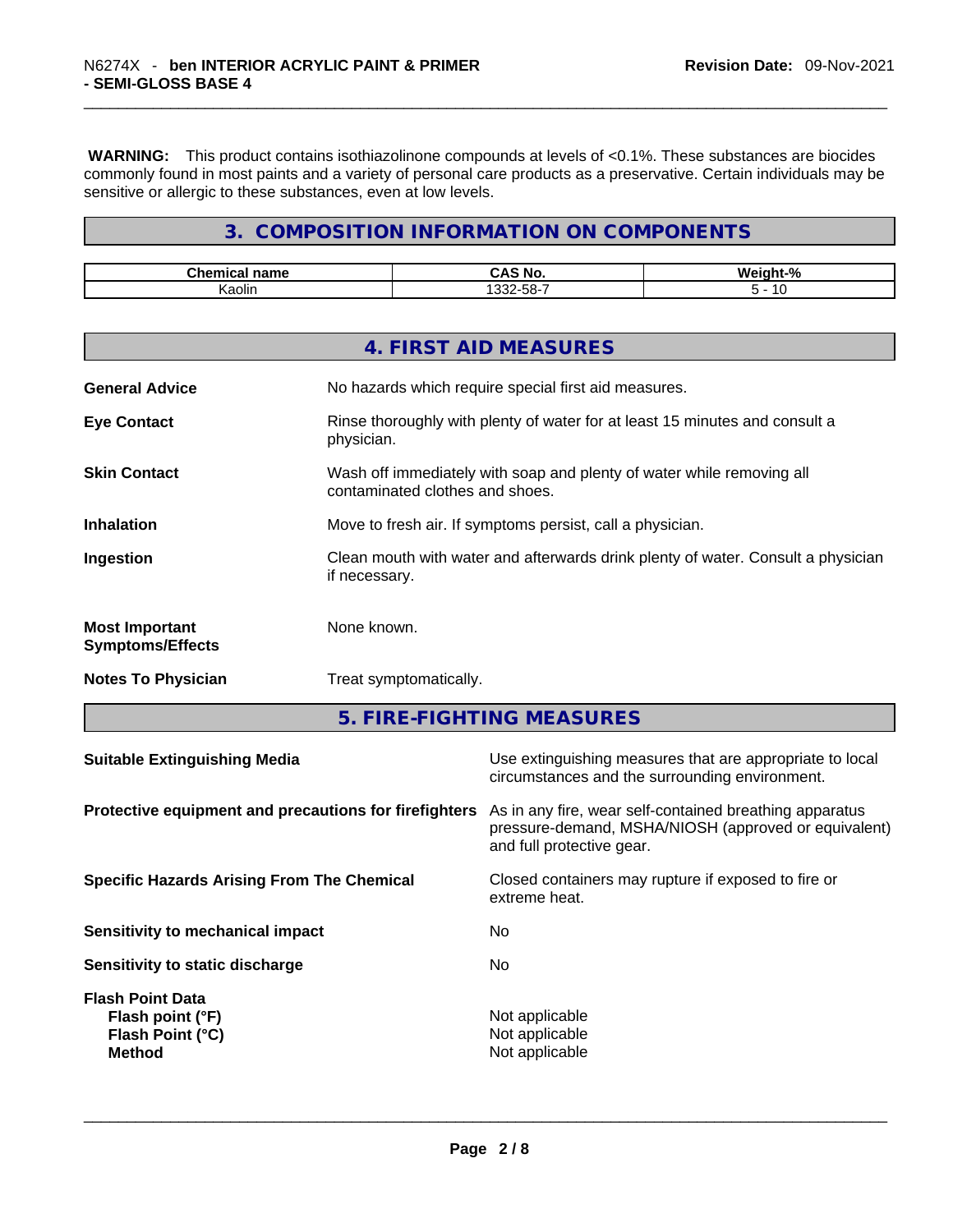#### **Flammability Limits In Air**

| Lower flammability limit:        | Not applicable |
|----------------------------------|----------------|
| <b>Upper flammability limit:</b> | Not applicable |
|                                  |                |

**NFPA Health:** 1 **Flammability:** 0 **Instability:** 0 **Special:** Not Applicable

#### **NFPA Legend**

- 0 Not Hazardous
- 1 Slightly
- 2 Moderate
- 3 High
- 4 Severe

*The ratings assigned are only suggested ratings, the contractor/employer has ultimate responsibilities for NFPA ratings where this system is used.* 

*Additional information regarding the NFPA rating system is available from the National Fire Protection Agency (NFPA) at www.nfpa.org.* 

# **6. ACCIDENTAL RELEASE MEASURES**

| <b>Personal Precautions</b>      | Avoid contact with skin, eyes and clothing. Ensure adequate ventilation.                                                                                                         |
|----------------------------------|----------------------------------------------------------------------------------------------------------------------------------------------------------------------------------|
| <b>Other Information</b>         | Prevent further leakage or spillage if safe to do so.                                                                                                                            |
| <b>Environmental precautions</b> | See Section 12 for additional Ecological Information.                                                                                                                            |
| <b>Methods for Cleaning Up</b>   | Soak up with inert absorbent material. Sweep up and shovel into suitable<br>containers for disposal.                                                                             |
|                                  | 7. HANDLING AND STORAGE                                                                                                                                                          |
| Handling                         | Avoid contact with skin, eyes and clothing. Avoid breathing vapors, spray mists or<br>sanding dust. In case of insufficient ventilation, wear suitable respiratory<br>equipment. |
| <b>Storage</b>                   | Keep container tightly closed. Keep out of the reach of children.                                                                                                                |
| <b>Incompatible Materials</b>    | No information available                                                                                                                                                         |

# **8. EXPOSURE CONTROLS/PERSONAL PROTECTION**

#### **Exposure Limits**

| <b>Chemical name</b> | <b>ACGIH TLV</b>                           | <b>OSHA PEL</b>            |
|----------------------|--------------------------------------------|----------------------------|
| Kaolin               | TWA: $2 \text{ mg/m}^3$ particulate matter | 15 mg/m <sup>3</sup> - TWA |
|                      | containing no asbestos and <1%             | 5 mg/m $3$ - TWA           |
|                      | crystalline silica, respirable particulate |                            |
|                      | matter                                     |                            |

#### **Legend**

ACGIH - American Conference of Governmental Industrial Hygienists Exposure Limits OSHA - Occupational Safety & Health Administration Exposure Limits N/E - Not Established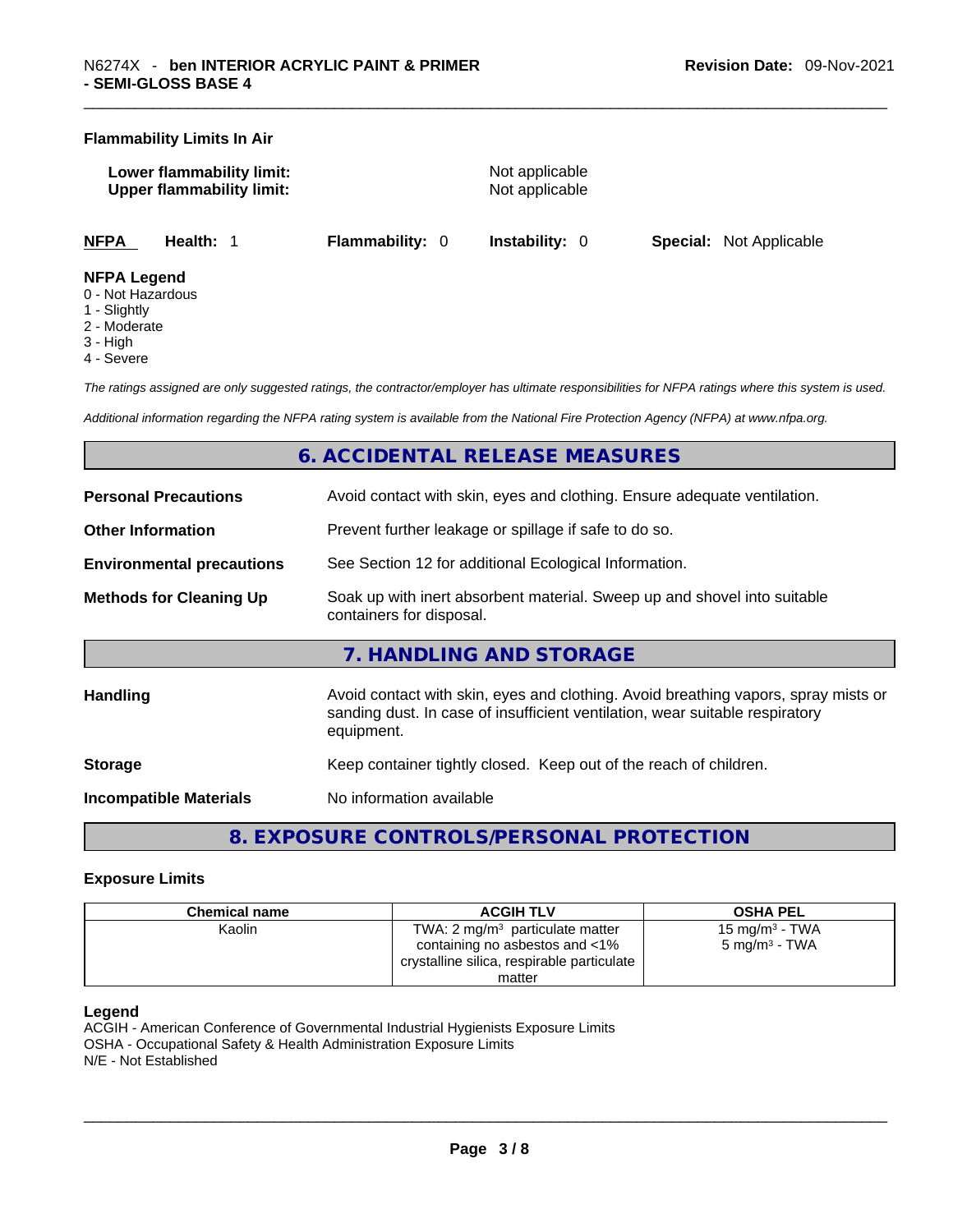| <b>Engineering Measures</b>          | Ensure adequate ventilation, especially in confined areas.                                                                          |  |  |
|--------------------------------------|-------------------------------------------------------------------------------------------------------------------------------------|--|--|
| <b>Personal Protective Equipment</b> |                                                                                                                                     |  |  |
| <b>Eye/Face Protection</b>           | Safety glasses with side-shields.                                                                                                   |  |  |
| <b>Skin Protection</b>               | Protective gloves and impervious clothing.                                                                                          |  |  |
| <b>Respiratory Protection</b>        | In case of insufficient ventilation wear suitable respiratory equipment.                                                            |  |  |
| <b>Hygiene Measures</b>              | Avoid contact with skin, eyes and clothing. Remove and wash contaminated<br>clothing before re-use. Wash thoroughly after handling. |  |  |

# **9. PHYSICAL AND CHEMICAL PROPERTIES**

| Appearance                           | liquid                   |
|--------------------------------------|--------------------------|
| Odor                                 | little or no odor        |
| <b>Odor Threshold</b>                | No information available |
| Density (Ibs/gal)                    | $9.1 - 9.3$              |
| <b>Specific Gravity</b>              | $1.09 - 1.11$            |
| рH                                   | No information available |
| <b>Viscosity (cps)</b>               | No information available |
| Solubility(ies)                      | No information available |
| <b>Water solubility</b>              | No information available |
| <b>Evaporation Rate</b>              | No information available |
| Vapor pressure                       | No information available |
| Vapor density                        | No information available |
| Wt. % Solids                         | $40 - 50$                |
| Vol. % Solids                        | $30 - 40$                |
| Wt. % Volatiles                      | $50 - 60$                |
| Vol. % Volatiles                     | $60 - 70$                |
| <b>VOC Regulatory Limit (g/L)</b>    | 0                        |
| <b>Boiling Point (°F)</b>            | 212                      |
| <b>Boiling Point (°C)</b>            | 100                      |
| Freezing point (°F)                  | 32                       |
| <b>Freezing Point (°C)</b>           | 0                        |
| Flash point (°F)                     | Not applicable           |
| Flash Point (°C)                     | Not applicable           |
| <b>Method</b>                        | Not applicable           |
| <b>Flammability (solid, gas)</b>     | Not applicable           |
| <b>Upper flammability limit:</b>     | Not applicable           |
| <b>Lower flammability limit:</b>     | Not applicable           |
| <b>Autoignition Temperature (°F)</b> | No information available |
| <b>Autoignition Temperature (°C)</b> | No information available |
| Decomposition Temperature (°F)       | No information available |
| Decomposition Temperature (°C)       | No information available |
| <b>Partition coefficient</b>         | No information available |

# **10. STABILITY AND REACTIVITY**

**Reactivity Not Applicable Not Applicable** 

**Chemical Stability Stable under normal conditions. Chemical Stability Stable under normal conditions. Chemical Stability Chemical Stability Chemical Stability Chemical Stability Chemical Stability Chemic**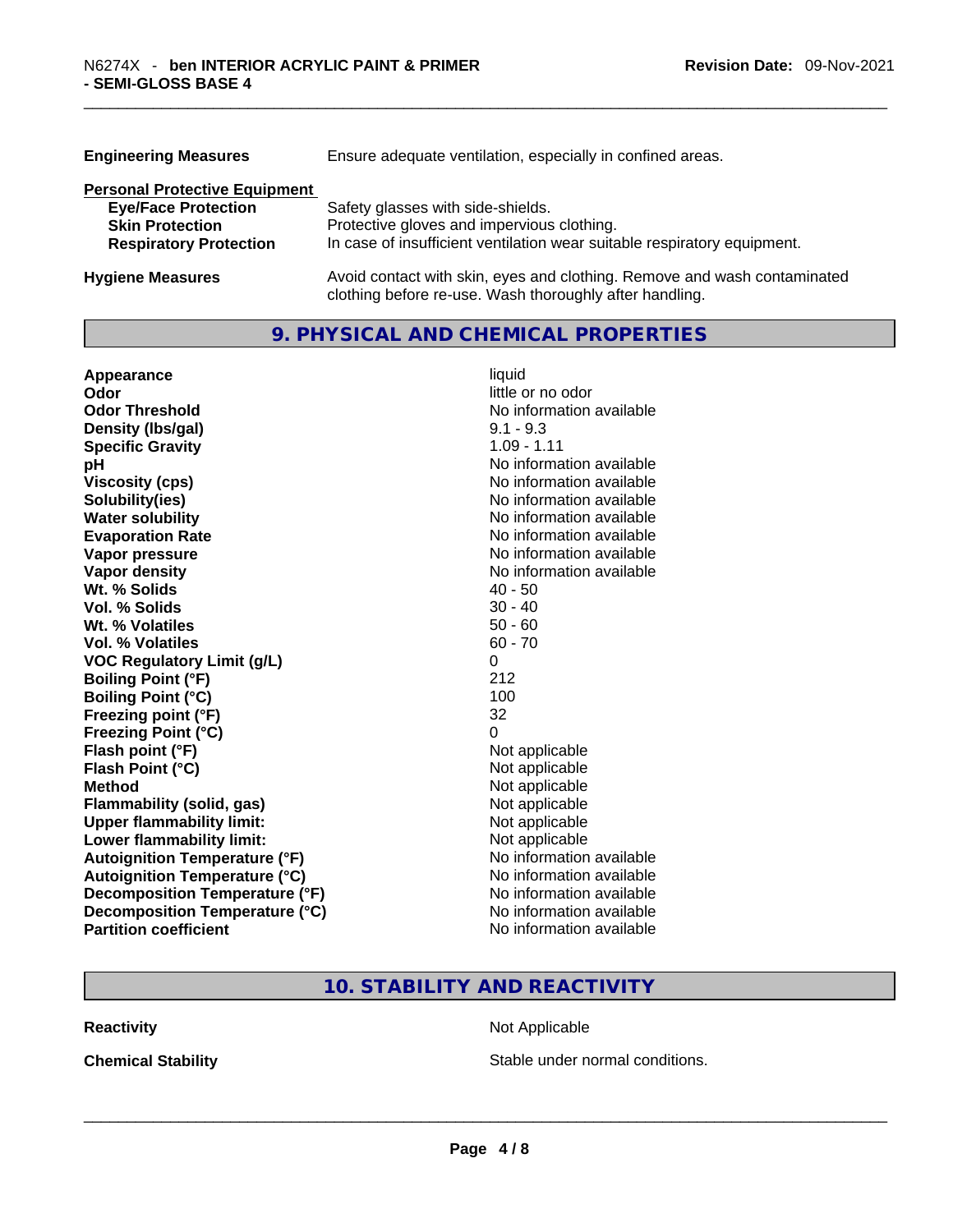| <b>Conditions to avoid</b>                                                                                                                                                                                                                                                                                                                         | Prevent from freezing.                                                                                                                                                                                                                                                                                                                                                                                                                                                                                                                               |  |
|----------------------------------------------------------------------------------------------------------------------------------------------------------------------------------------------------------------------------------------------------------------------------------------------------------------------------------------------------|------------------------------------------------------------------------------------------------------------------------------------------------------------------------------------------------------------------------------------------------------------------------------------------------------------------------------------------------------------------------------------------------------------------------------------------------------------------------------------------------------------------------------------------------------|--|
| <b>Incompatible Materials</b>                                                                                                                                                                                                                                                                                                                      | No materials to be especially mentioned.                                                                                                                                                                                                                                                                                                                                                                                                                                                                                                             |  |
| <b>Hazardous Decomposition Products</b>                                                                                                                                                                                                                                                                                                            | None under normal use.                                                                                                                                                                                                                                                                                                                                                                                                                                                                                                                               |  |
| Possibility of hazardous reactions                                                                                                                                                                                                                                                                                                                 | None under normal conditions of use.                                                                                                                                                                                                                                                                                                                                                                                                                                                                                                                 |  |
|                                                                                                                                                                                                                                                                                                                                                    | 11. TOXICOLOGICAL INFORMATION                                                                                                                                                                                                                                                                                                                                                                                                                                                                                                                        |  |
| <b>Product Information</b>                                                                                                                                                                                                                                                                                                                         |                                                                                                                                                                                                                                                                                                                                                                                                                                                                                                                                                      |  |
| Information on likely routes of exposure                                                                                                                                                                                                                                                                                                           |                                                                                                                                                                                                                                                                                                                                                                                                                                                                                                                                                      |  |
| <b>Principal Routes of Exposure</b>                                                                                                                                                                                                                                                                                                                | Eye contact, skin contact and inhalation.                                                                                                                                                                                                                                                                                                                                                                                                                                                                                                            |  |
| <b>Acute Toxicity</b>                                                                                                                                                                                                                                                                                                                              |                                                                                                                                                                                                                                                                                                                                                                                                                                                                                                                                                      |  |
| <b>Product Information</b>                                                                                                                                                                                                                                                                                                                         | No information available                                                                                                                                                                                                                                                                                                                                                                                                                                                                                                                             |  |
|                                                                                                                                                                                                                                                                                                                                                    | Symptoms related to the physical, chemical and toxicological characteristics                                                                                                                                                                                                                                                                                                                                                                                                                                                                         |  |
| <b>Symptoms</b>                                                                                                                                                                                                                                                                                                                                    | No information available                                                                                                                                                                                                                                                                                                                                                                                                                                                                                                                             |  |
|                                                                                                                                                                                                                                                                                                                                                    | Delayed and immediate effects as well as chronic effects from short and long-term exposure                                                                                                                                                                                                                                                                                                                                                                                                                                                           |  |
| Eye contact<br><b>Skin contact</b><br><b>Inhalation</b><br>Ingestion<br><b>Sensitization</b><br><b>Neurological Effects</b><br><b>Mutagenic Effects</b><br><b>Reproductive Effects</b><br><b>Developmental Effects</b><br><b>Target organ effects</b><br><b>STOT - single exposure</b><br><b>STOT - repeated exposure</b><br>Other adverse effects | May cause slight irritation.<br>Substance may cause slight skin irritation. Prolonged or repeated contact may dry<br>skin and cause irritation.<br>May cause irritation of respiratory tract.<br>Ingestion may cause gastrointestinal irritation, nausea, vomiting and diarrhea.<br>No information available<br>No information available.<br>No information available.<br>No information available.<br>No information available.<br>No information available.<br>No information available.<br>No information available.<br>No information available. |  |
| <b>Aspiration Hazard</b><br><b>Numerical measures of toxicity</b>                                                                                                                                                                                                                                                                                  | No information available                                                                                                                                                                                                                                                                                                                                                                                                                                                                                                                             |  |
|                                                                                                                                                                                                                                                                                                                                                    |                                                                                                                                                                                                                                                                                                                                                                                                                                                                                                                                                      |  |

**The following values are calculated based on chapter 3.1 of the GHS document**

# **Component Information**

| Chemical name | Oral LD50  | Dermal LD50  | <b>Inhalation LC50</b> |
|---------------|------------|--------------|------------------------|
| Kaolin        | , Rat :    | Rat          |                        |
| 332-58-7      | 5000 mg/kg | ∙ 5000 mg/kg |                        |

# **Chronic Toxicity**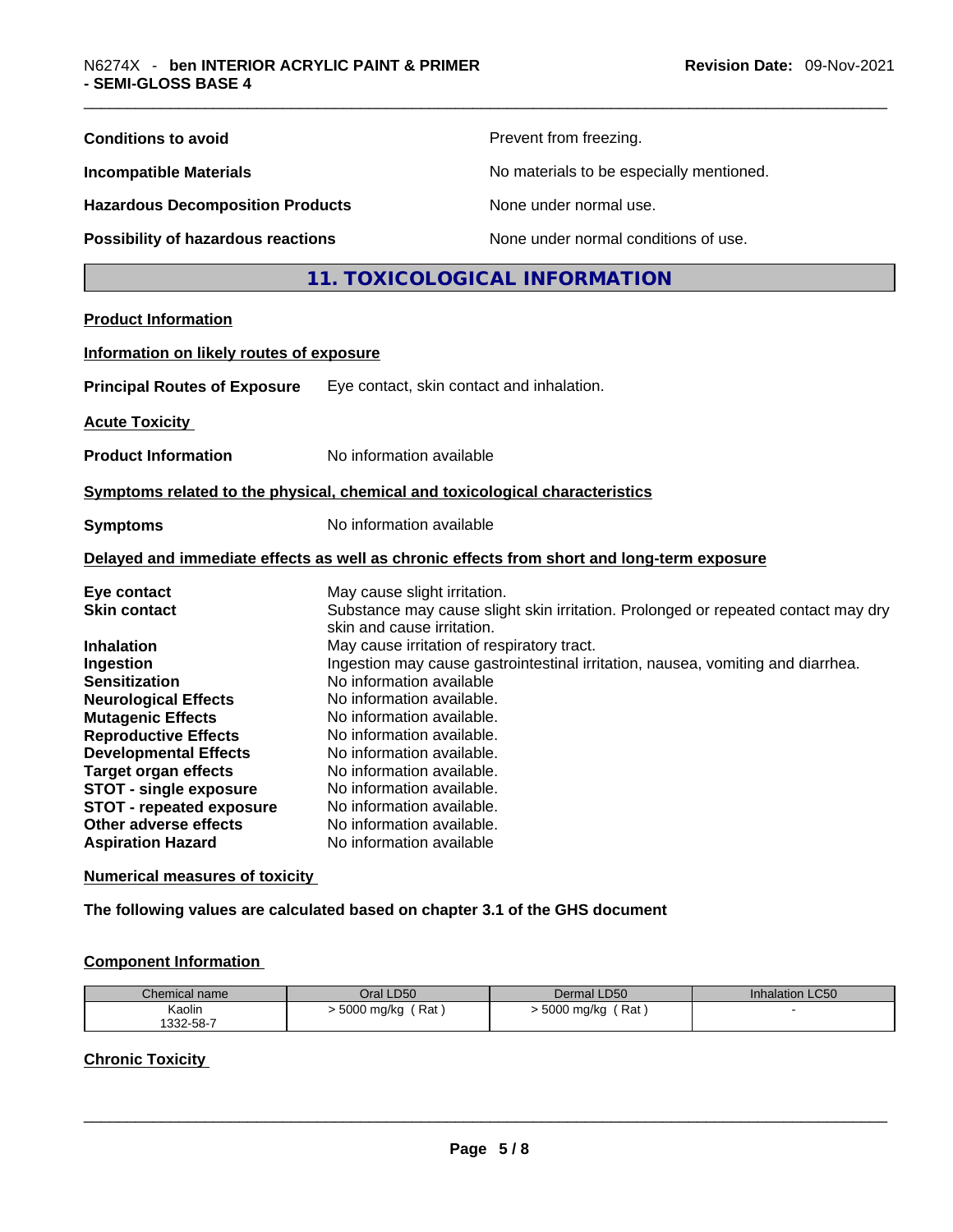#### **Carcinogenicity**

*There are no known carcinogenic chemicals in this product above reportable levels.* 

**12. ECOLOGICAL INFORMATION** 

#### **Ecotoxicity Effects**

The environmental impact of this product has not been fully investigated.

#### **Product Information**

#### **Acute Toxicity to Fish**

No information available

#### **Acute Toxicity to Aquatic Invertebrates**

No information available

# **Acute Toxicity to Aquatic Plants**

No information available

#### **Persistence / Degradability**

No information available.

#### **Bioaccumulation**

There is no data for this product.

#### **Mobility in Environmental Media**

No information available.

#### **Ozone**

No information available

#### **Component Information**

#### **Acute Toxicity to Fish**

No information available

#### **Acute Toxicity to Aquatic Invertebrates**

No information available

#### **Acute Toxicity to Aquatic Plants**

No information available

# **13. DISPOSAL CONSIDERATIONS**

**Waste Disposal Method** Dispose of in accordance with federal, state, and local regulations. Local requirements may vary, consult your sanitation department or state-designated environmental protection agency for more disposal options.<br>214. TRANSPORT INFORMATION

### **14. TRANSPORT INFORMATION**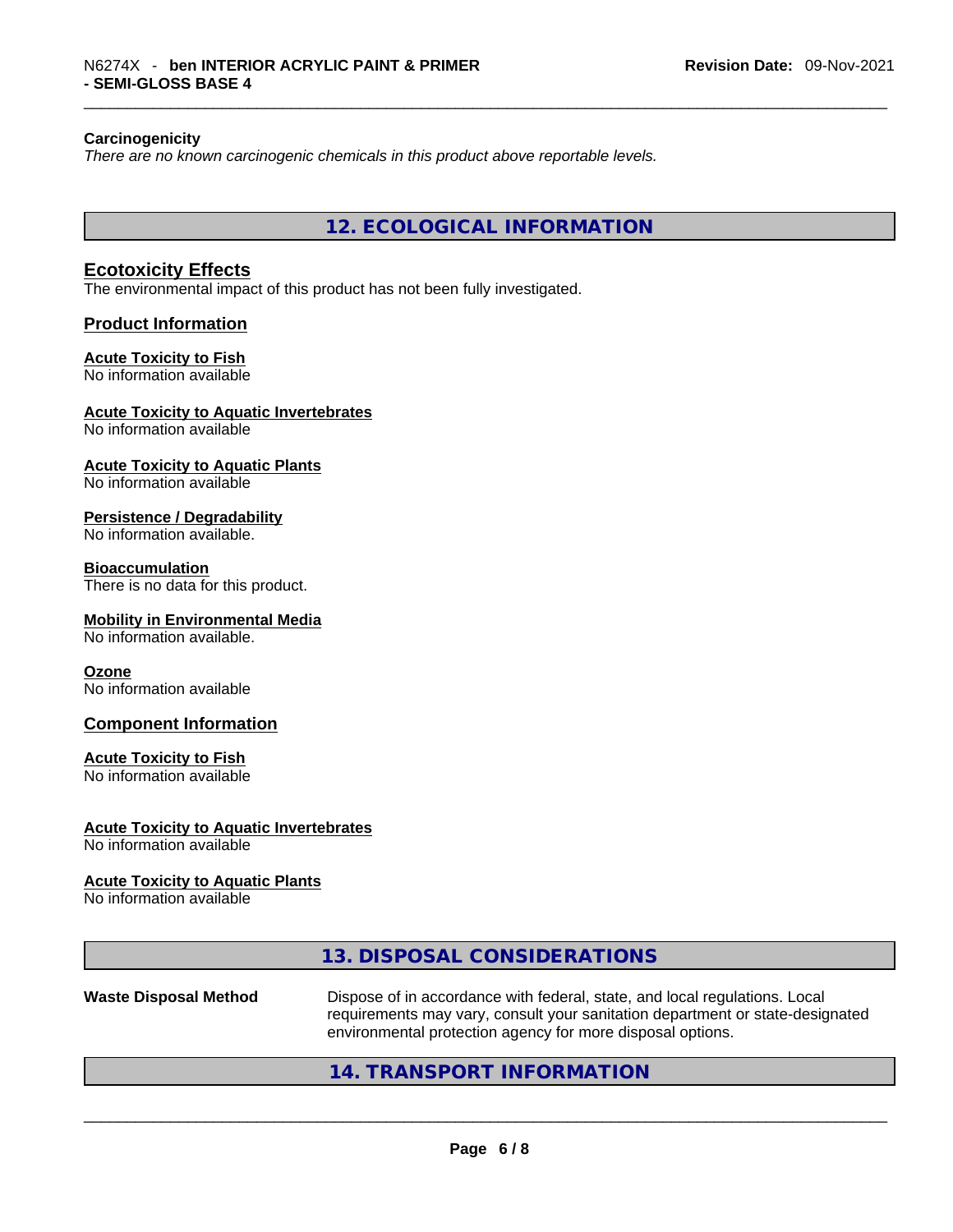| <b>DOT</b>         | Not regulated                     |  |
|--------------------|-----------------------------------|--|
| <b>ICAO / IATA</b> | Not regulated                     |  |
| <b>IMDG / IMO</b>  | Not regulated                     |  |
|                    | <b>15. REGULATORY INFORMATION</b> |  |

# **International Inventories**

| <b>TSCA: United States</b> | Yes - All components are listed or exempt. |
|----------------------------|--------------------------------------------|
| <b>DSL: Canada</b>         | No - Not all of the components are listed. |
|                            | One or more component is listed on NDSL.   |

# **Federal Regulations**

| Nο |  |
|----|--|
| No |  |
| No |  |
| Nο |  |
| No |  |
|    |  |

## **SARA 313**

Section 313 of Title III of the Superfund Amendments and Reauthorization Act of 1986 (SARA). This product contains a chemical or chemicals which are subject to the reporting requirements of the Act and Title 40 of the Code of Federal Regulations, Part 372:

*None*

**Clean Air Act,Section 112 Hazardous Air Pollutants (HAPs) (see 40 CFR 61)**

This product contains the following HAPs:

*None*

### **US State Regulations**

### **California Proposition 65**

**AVIMARNING:** Cancer and Reproductive Harm– www.P65warnings.ca.gov

#### **State Right-to-Know**

| Chemical<br><b>nomo</b><br>ारिताहि | <b>Mass</b><br><b>chucatte</b><br>ເວຕເເວ<br>. | Jersev<br>New | าnsvlvania |
|------------------------------------|-----------------------------------------------|---------------|------------|
| aolin                              |                                               |               |            |

**Legend**